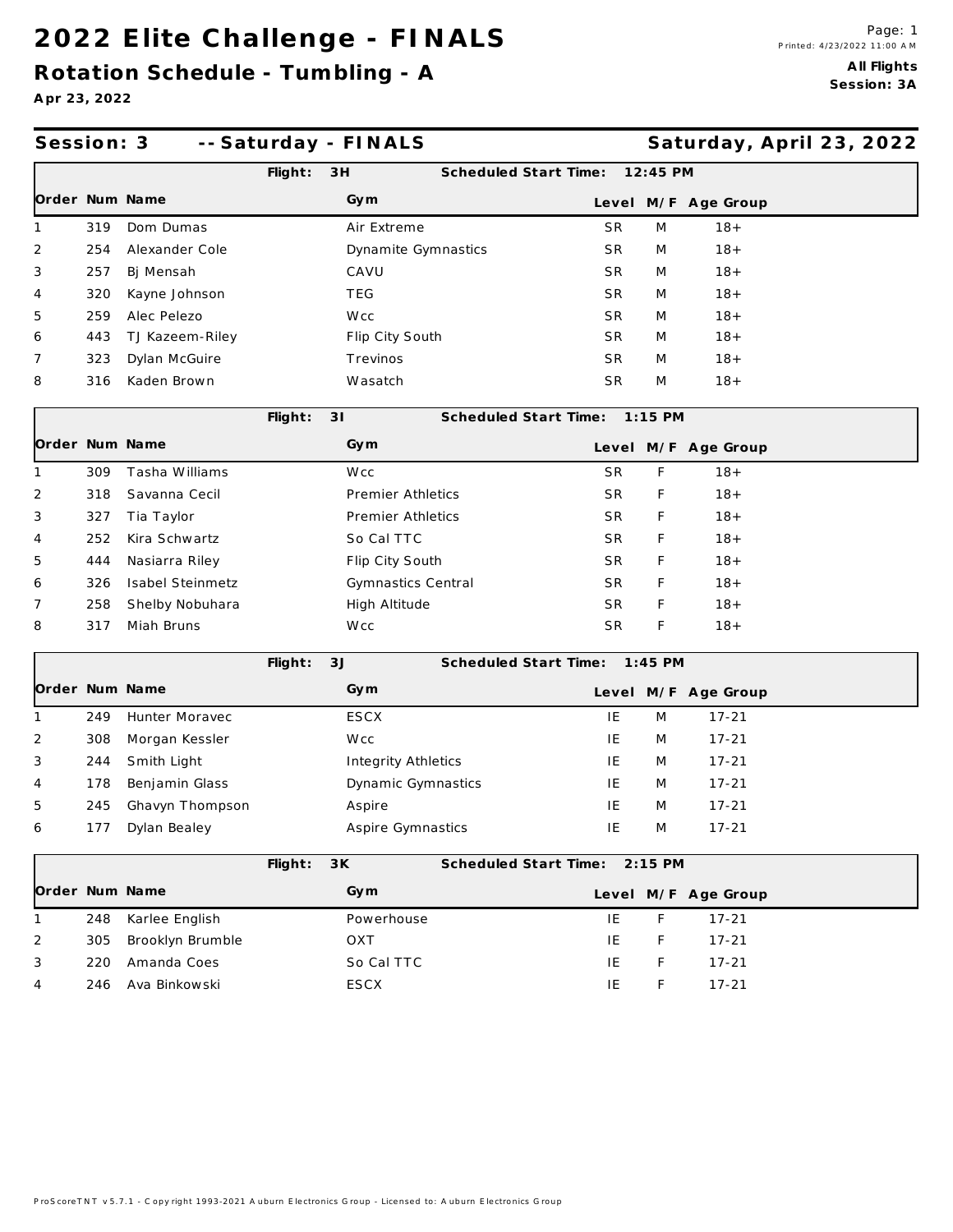### 2022 Elite Challenge - FINALS

Rotation Schedule - Tumbling - A

Apr 23, 2022

| Session: 3     |     |                   |            | -- Saturday - FINALS |                       |           |           |                     | Saturday, April 23, 2022 |
|----------------|-----|-------------------|------------|----------------------|-----------------------|-----------|-----------|---------------------|--------------------------|
|                |     |                   | $F$ light: | 3L                   | Scheduled Start Time: |           | $2:45$ PM |                     |                          |
|                |     | Order Num Name    |            | Gym                  |                       |           |           | Level M/F Age Group |                          |
|                | 312 | London Hunt       |            | W <sub>cc</sub>      |                       | JR.       | F.        | $15 - 16$           |                          |
| $\overline{2}$ | 196 | Blake Graham      |            | All American         |                       | JR.       | F         | $15 - 16$           |                          |
| 3              | 314 | Olivia Pierce     |            | Elmwood              |                       | <b>JR</b> | F         | $15 - 16$           |                          |
| 4              | 313 | Lawrence Owens    |            | Flip Factory         |                       | JR.       | F.        | $15 - 16$           |                          |
| 5              | 200 | Lyric Gordon      |            | EAQC                 |                       | JR.       | F         | $15 - 16$           |                          |
| 6              | 111 | Kaitlyn Siksnius  |            | CAVU                 |                       | JR.       | F.        | $15 - 16$           |                          |
| 7              | 311 | Amelia Gasper     |            | CIGA                 |                       | JR.       | F         | $15 - 16$           |                          |
| 8              | 198 | Rosalie Thongphay |            | USA Dynamites        |                       | JR        | F         | $15 - 16$           |                          |
|                |     |                   | Flight:    | 3M                   | Scheduled Start Time: |           | $3:15$ AM |                     |                          |
| Order Num Name |     |                   |            | Gym                  |                       |           |           | Level M/F Age Group |                          |
|                | 199 | ZaQuae Carter     |            | CAVU                 |                       | JR.       | M         | $15 - 16$           |                          |
| 2              | 197 | Micah Miner       |            | Kris Power Tumbling  |                       | JR.       | M         | $15 - 16$           |                          |
| 3              | 203 | Amare Walker      |            | CAVU                 |                       | JR.       | M         | $15 - 16$           |                          |
| 4              | 310 | Xavier Harper     |            | Premier Athletics    |                       | JR.       | M         | $15 - 16$           |                          |
| 5              | 202 | Cris Orth         |            | So Cal TTC           |                       | JR.       | M         | $15 - 16$           |                          |
| 6              | 195 | Samuel Blando     |            | So Cal TTC           |                       | JR.       | M         | $15 - 16$           |                          |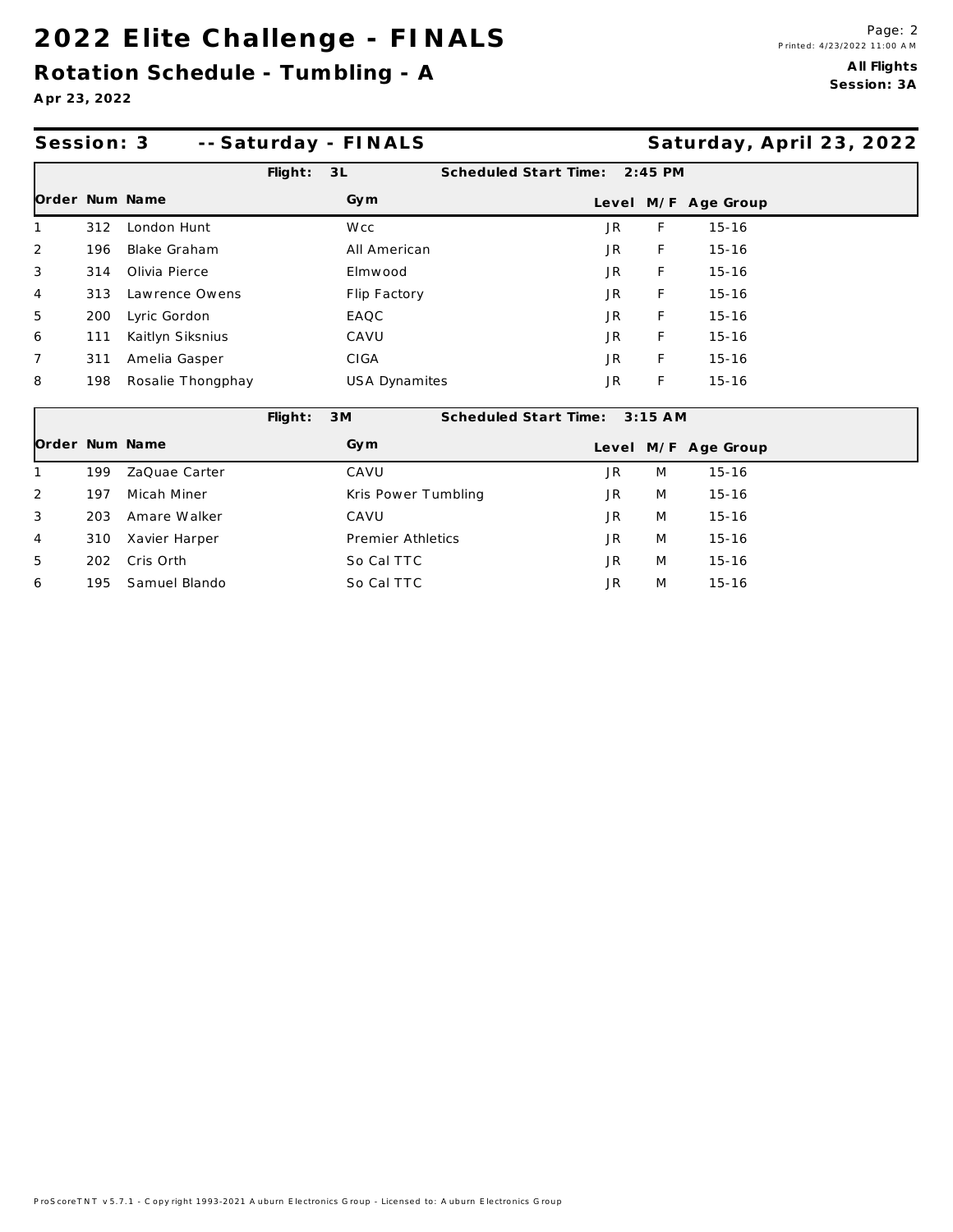# **2022 Elite Challenge - FINALS Rotation Schedule - Individual Trampoline - A**

| Session: 4                                        |     |                     |         | -- Saturday PM- FINALS     |                              |                               |         | Saturday, April 23, 2022 |  |  |
|---------------------------------------------------|-----|---------------------|---------|----------------------------|------------------------------|-------------------------------|---------|--------------------------|--|--|
|                                                   |     |                     | Flight: | 4A                         | <b>Scheduled Start Time:</b> |                               | 5:00 PM |                          |  |  |
| Order Num Name                                    |     |                     |         | Gym                        |                              | Level                         |         | M/F Age Group            |  |  |
|                                                   | 382 | Cody Gesuelli       |         | <b>MTGA</b>                |                              | <b>SR</b>                     | M       | $18+$                    |  |  |
| 2                                                 | 390 | Isaac Rowley        |         | Eagle Gymnastics TX        |                              | <b>SR</b>                     | M       | $18+$                    |  |  |
| 3                                                 | 392 | Aliaksei Shostak    |         | T&T Express                |                              | <b>SR</b>                     | M       | $18+$                    |  |  |
| 4                                                 | 389 | Zachary Ramacci     |         | Twiststars                 |                              | <b>SR</b>                     | M       | $18+$                    |  |  |
| 5                                                 | 253 | Ruben Padilla       |         | Wasatch                    |                              | <b>SR</b>                     | M       | $18+$                    |  |  |
| 6                                                 | 395 | Elijah Vogel        |         | Elevated                   |                              | <b>SR</b>                     | M       | $18+$                    |  |  |
| 7                                                 | 378 | Paul Bretscher      |         | <b>MTGA</b>                |                              | <b>SR</b>                     | M       | $18+$                    |  |  |
| 8                                                 | 387 | Hugo Marin          |         | T&T Express                |                              | <b>SR</b>                     | M       | $18+$                    |  |  |
| 9                                                 | 272 | Changa Anderson     |         | <b>Silver Stars</b>        |                              | <b>SR</b>                     | M       | $18+$                    |  |  |
|                                                   |     |                     | Flight: | 4B                         | Scheduled Start Time:        |                               | 5:30 PM |                          |  |  |
| Order Num Name                                    |     |                     |         | Gym                        |                              |                               |         | Level M/F Age Group      |  |  |
|                                                   | 185 | Nate Swanepoel      |         | Vargas Academy             |                              | IE                            | M       | $17 - 21$                |  |  |
| 2                                                 | 264 | Dylan Kline         |         | Flipside                   |                              | IE                            | M       | $17 - 21$                |  |  |
| 3                                                 | 266 | Jonathon Purdum     |         | Airbenders                 |                              | IE                            | M       | $17 - 21$                |  |  |
| 4                                                 | 250 | Merrill Hunter      |         | <b>Team Legacy</b>         |                              | IE                            | M       | $17 - 21$                |  |  |
| 5                                                 | 261 | Konrad Chelstowski  |         | The Palaestra              |                              | IE                            | M       | $17 - 21$                |  |  |
| 6                                                 | 267 | Aaron Remole        |         | Carolina Elite             |                              | IE                            | M       | $17 - 21$                |  |  |
| 7                                                 | 366 | Kieran Roos         |         | Premier Gymnastics         |                              | IE                            | M       | $17 - 21$                |  |  |
| 8                                                 | 244 | Smith Light         |         | <b>Integrity Athletics</b> |                              | IE                            | M       | $17 - 21$                |  |  |
| 4C<br>Scheduled Start Time:<br>Flight:<br>5:55 PM |     |                     |         |                            |                              |                               |         |                          |  |  |
| Order Num Name                                    |     |                     |         | Gym                        |                              |                               |         | Level M/F Age Group      |  |  |
|                                                   | 280 | Trinity Van Natta   |         | <b>MTGA</b>                |                              | <b>SR</b>                     | F       | $18+$                    |  |  |
| 2                                                 | 380 | Aylin Cobos         |         | ETA                        |                              | <b>SR</b>                     | F       | $18+$                    |  |  |
| 3                                                 | 377 | Nicole Ahsinger     |         | <b>T&amp;T Express</b>     |                              | <b>SR</b>                     | F       | $18+$                    |  |  |
| 4                                                 | 271 | Maia Amano          |         | <b>MTGA</b>                |                              | <b>SR</b>                     | F       | $18+$                    |  |  |
| 5                                                 | 383 | Ava Hernando        |         | ETA                        |                              | <b>SR</b>                     | F       | $18 +$                   |  |  |
| 6                                                 | 393 | Jessica Stevens     |         | <b>Fairland Gymnastics</b> |                              | <b>SR</b>                     | F       | $18+$                    |  |  |
| 7                                                 | 391 | Michelle Sherman    |         | <b>ETA</b>                 |                              | <b>SR</b>                     | F       | $18+$                    |  |  |
| 8                                                 | 379 | Peyton Brown        |         | Tumble Tech                |                              | <b>SR</b>                     | F       | $18+$                    |  |  |
| 9                                                 | 386 | Camilla Lopes Gomes |         | ETA                        |                              | <b>SR</b>                     | F       | $18+$                    |  |  |
| 10                                                | 396 | Sarah Webster       |         | <b>T&amp;T Express</b>     |                              | <b>SR</b>                     | F       | $18 +$                   |  |  |
|                                                   |     |                     | Flight: | 4D                         |                              | Scheduled Start Time: 6:20 PM |         |                          |  |  |
| Order Num Name                                    |     |                     |         | Gym                        |                              |                               |         | Level M/F Age Group      |  |  |
|                                                   | 367 | Mikaela Snider      |         | Air Extreme                |                              | IE                            | F       | $17 - 21$                |  |  |
| 2                                                 | 304 | Tanna Andersen      |         | Wasatch                    |                              | IE                            | F       | $17 - 21$                |  |  |
| 3                                                 | 184 | Avery Kroeker       |         | Let It Shine               |                              | IE                            | F       | $17 - 21$                |  |  |
| 4                                                 | 179 | Kate-Emerson Loisel |         | <b>NVG</b>                 |                              | IE                            | F       | $17 - 21$                |  |  |
| 5                                                 | 186 | Caroline Walker     |         | Eagle Gymnastics TX        |                              | IE                            | F       | $17 - 21$                |  |  |
| 6                                                 | 262 | Cammie Cooper       |         | <b>TEG</b>                 |                              | IE                            | F       | $17 - 21$                |  |  |
| 7                                                 | 229 | McKenzie Petrich    |         | <b>Ultimate Air</b>        |                              | IE                            | F       | $17 - 21$                |  |  |
| 8                                                 | 362 | Paxton Henley       |         | <b>Full Force</b>          |                              | IE                            | F       | $17 - 21$                |  |  |

ProScoreTNT v5.7.1 - Copyright 1993-2021 Auburn Electronics Group - Licensed to: Auburn Electronics Group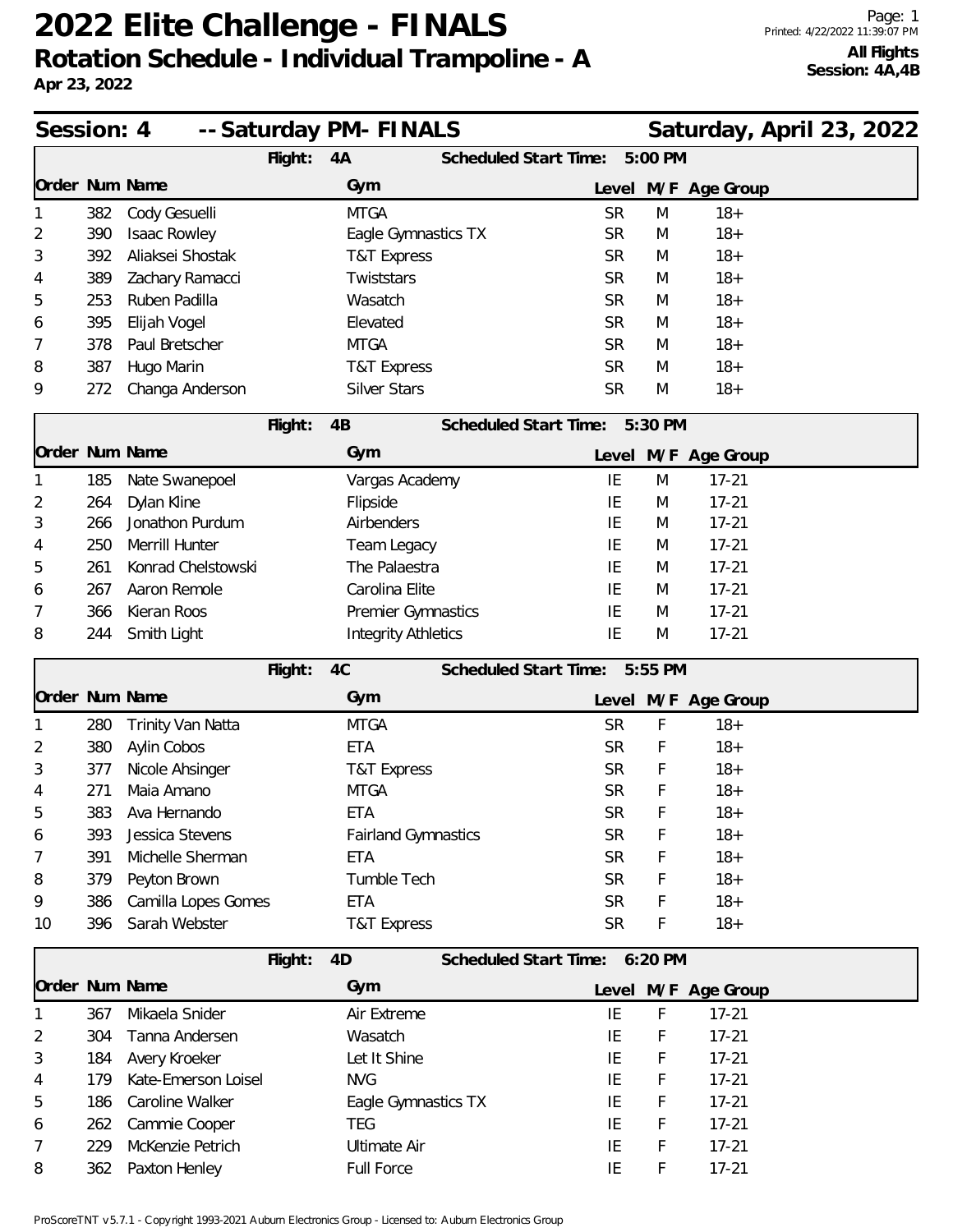# **2022 Elite Challenge - FINALS Rotation Schedule - Individual Trampoline - B**

| -- Saturday PM- FINALS<br>Saturday, April 23, 2022<br>Session: 4 |     |                   |         |                            |                       |           |         |                     |  |
|------------------------------------------------------------------|-----|-------------------|---------|----------------------------|-----------------------|-----------|---------|---------------------|--|
|                                                                  |     |                   | Flight: | 4E                         | Scheduled Start Time: |           | 6:55 PM |                     |  |
|                                                                  |     | Order Num Name    |         | Gym                        |                       |           |         | Level M/F Age Group |  |
|                                                                  | 370 | Kaitlyn Holsapple |         | OXT                        |                       | JR        | F       | $15 - 16$           |  |
| 2                                                                | 216 | Isabella Pansano  |         | <b>Wcc</b>                 |                       | JR        | F       | $15 - 16$           |  |
| 3                                                                | 209 | Leah Edelman      |         | <b>ETA</b>                 |                       | JR        | F       | $15 - 16$           |  |
| 4                                                                | 210 | Leah Garafalo     |         | <b>ETA</b>                 |                       | JR        | F       | $15 - 16$           |  |
| 5                                                                | 208 | Ava DeHanes       |         | <b>ETA</b>                 |                       | JR        | F       | $15 - 16$           |  |
| 6                                                                | 373 | Ashley Sherman    |         | <b>ETA</b>                 |                       | JR        | F       | $15 - 16$           |  |
|                                                                  | 198 | Rosalie Thongphay |         | <b>USA Dynamites</b>       |                       | JR        | F       | $15 - 16$           |  |
| 8                                                                | 215 | Clara McNew       |         | <b>FOND</b>                |                       | JR        | F       | $15 - 16$           |  |
|                                                                  |     |                   | Flight: | 4F                         | Scheduled Start Time: |           | 7:20 PM |                     |  |
|                                                                  |     | Order Num Name    |         | Gym                        |                       |           |         | Level M/F Age Group |  |
|                                                                  | 194 | Max Poveda        |         | World Elite                |                       | <b>JR</b> | M       | $15 - 16$           |  |
| 2                                                                | 213 | Kai Lawson        |         | <b>Dynamite Gymnastics</b> |                       | JR        | M       | $15 - 16$           |  |
| 3                                                                | 310 | Xavier Harper     |         | <b>Premier Athletics</b>   |                       | JR        | M       | $15 - 16$           |  |
| 4                                                                | 197 | Micah Miner       |         | Kris Power Tumbling        |                       | JR        | M       | $15 - 16$           |  |
| 5                                                                | 212 | Van Larson        |         | Aspire                     |                       | JR        | M       | $15 - 16$           |  |
| b                                                                | 157 | Samuel Sheyman    |         | Tornado Sport Club         |                       | JR        | M       | $15 - 16$           |  |
|                                                                  | 156 | Hudson Huggins    |         | World Elite                |                       | JR        | M       | $15 - 16$           |  |
| 8                                                                | 206 | Will Cockrill     |         | Flip Factory               |                       | JR        | M       | $15 - 16$           |  |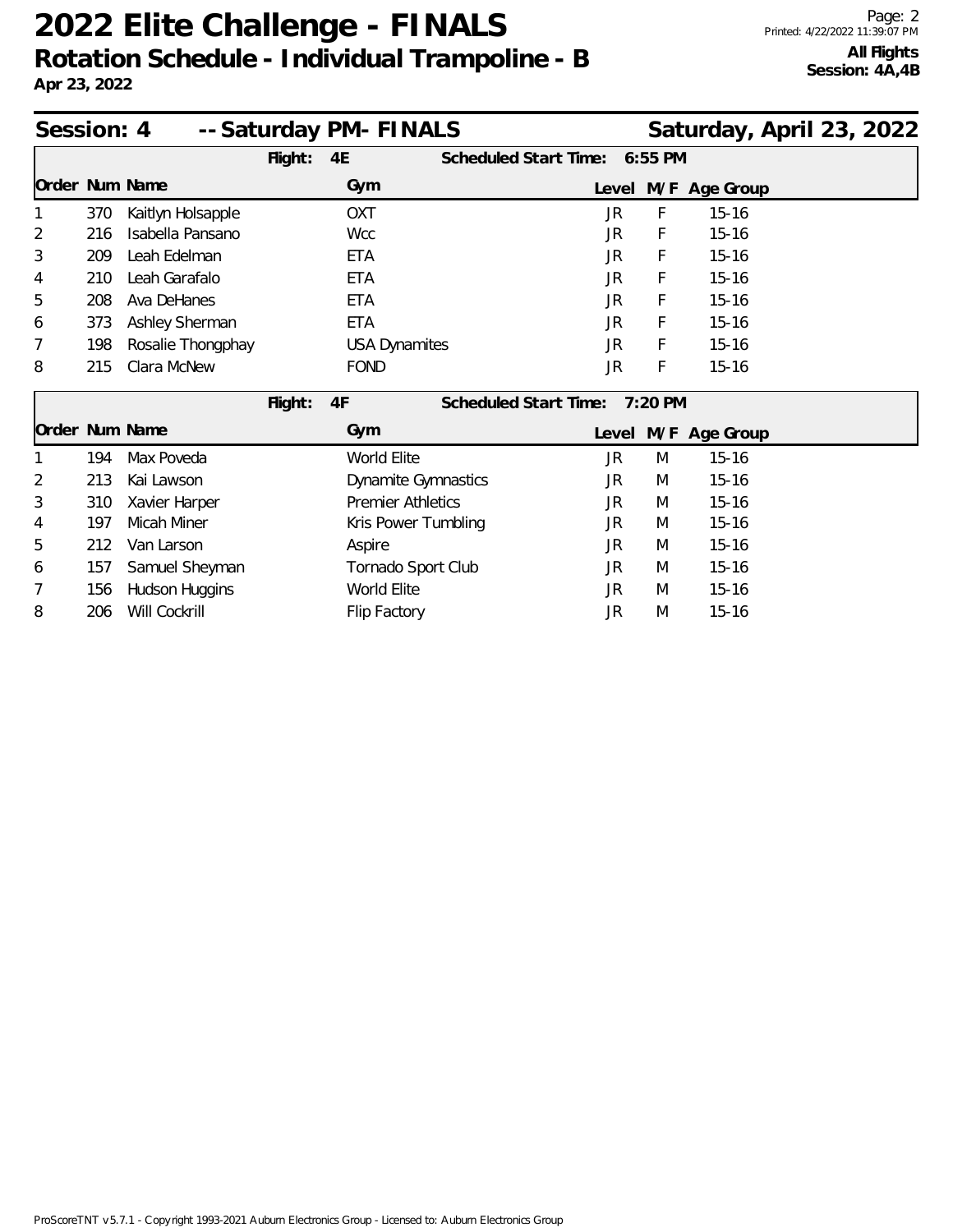### **2022 Elite Challenge - FINALS Rotation Schedule - Tumbling - A**

**Apr 23, 2022**

| -- Saturday PM- FINALS<br>Session: 4 |     |                 |         |                          |                              |       |           |                     | Saturday, April 23, 2022 |  |
|--------------------------------------|-----|-----------------|---------|--------------------------|------------------------------|-------|-----------|---------------------|--------------------------|--|
|                                      |     |                 | Flight: | 4A                       | Scheduled Start Time:        |       | 5:00 PM   |                     |                          |  |
| Order Num Name                       |     |                 |         | Gym                      |                              | Level |           | M/F Age Group       |                          |  |
|                                      | 329 | Miya Hutchens   |         | Elite World              |                              | YE    | F         | $11 - 12$           |                          |  |
| $\overline{2}$                       | 335 | Payton Stokes   |         | <b>NSB</b>               |                              | YE    | F         | $13 - 14$           |                          |  |
| 3                                    | 292 | Kennedi Roberts |         | Southlake Gymnastics     |                              | YE    | F         | $13 - 14$           |                          |  |
| 4                                    | 332 | Skye Hawk       |         | Eagle Gymnastics TX      |                              | YE    | F         | $13 - 14$           |                          |  |
| 5                                    | 334 | Cici Redd       |         | <b>NSB</b>               |                              | YE    | F         | $13 - 14$           |                          |  |
| 6                                    | 114 | Amari Jackson   |         | Elite World              |                              | YE    | F         | $13 - 14$           |                          |  |
| 7                                    | 293 | Annie Hansen    |         | <b>NSB</b>               |                              | YE    | F         | $13 - 14$           |                          |  |
|                                      |     |                 | Flight: | 4B                       | <b>Scheduled Start Time:</b> |       | $5:30$ PM |                     |                          |  |
| Order Num Name                       |     |                 |         | Gym                      |                              |       |           | Level M/F Age Group |                          |  |
|                                      | 115 | Tyse Love       |         | Elmwood                  |                              | YE    | M         | $13 - 14$           |                          |  |
| 2                                    | 333 | Eli Nilson      |         | Wasatch                  |                              | YE    | M         | $13 - 14$           |                          |  |
| 3                                    | 112 | Cole Bianca     |         | <b>Wcc</b>               |                              | YE    | M         | $13 - 14$           |                          |  |
| 4                                    | 113 | Carter Garn     |         | Wasatch                  |                              | YE    | M         | $13 - 14$           |                          |  |
| 5                                    | 294 | Luke Todd       |         | <b>Culprit Athletics</b> |                              | YE    | M         | $13 - 14$           |                          |  |